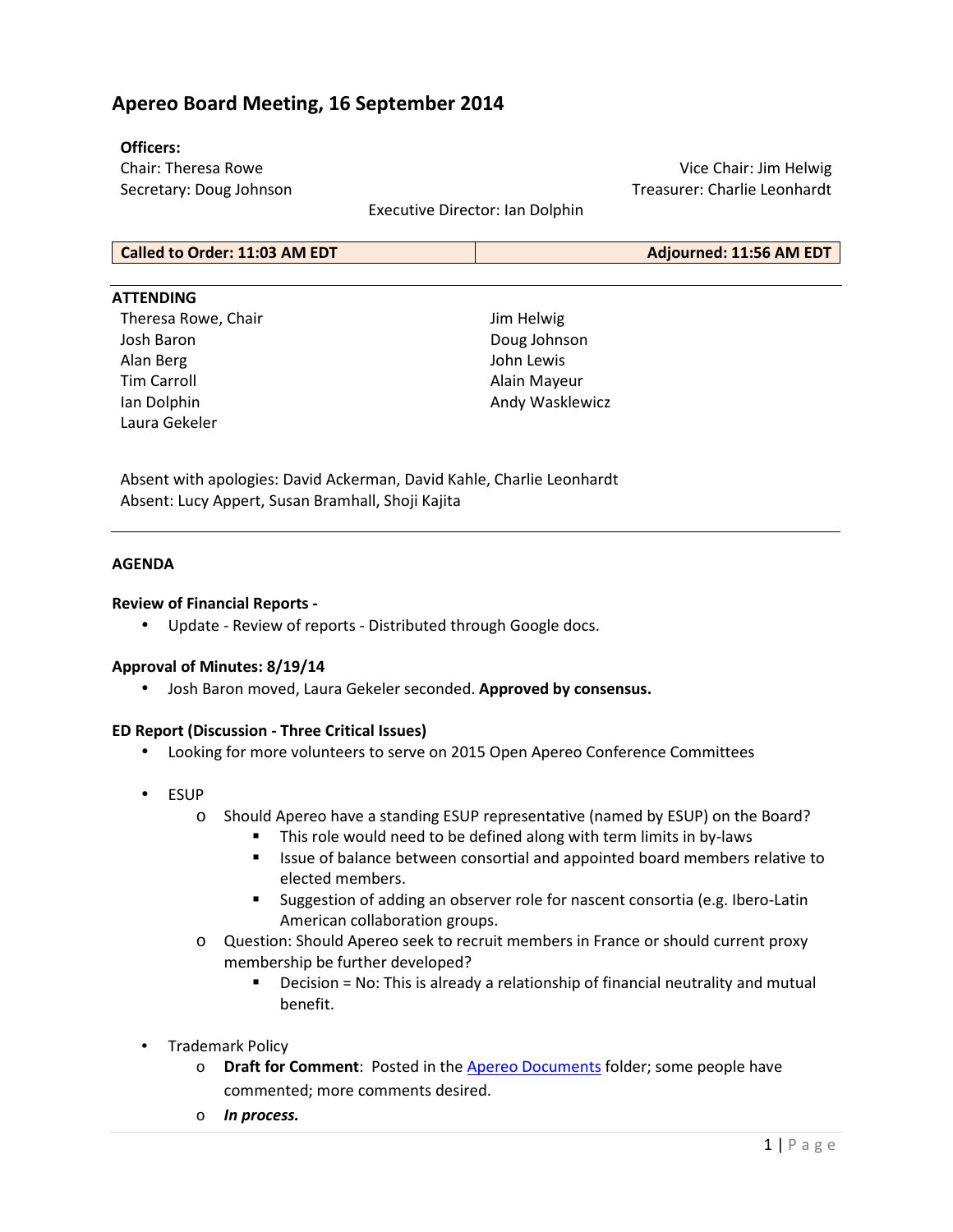- Proposal to admit Xerte Project to Apereo incubation
	- o Sponsors: Universiy of Ediburgh, University of Hull
	- o **Moved: Jim Helwig, Second: Laura Gekeler. Approved by consensus.**

## **Educause Event**

- Board Dinner Monday: Email Ian if you are interested and he will finalize arrangements.
- Open reception: Tuesday, Hyatt. 6:30
	- o Added another sponsor (Univesity of Southern Queensland)

## **Pending Board Reports**

- Action Item: Subcommittee Membership Dues Structure (Ian, Doug, David, Charlie) o Almost has a meeting organized.
- Action Item: Subcommittee Leveraging HE Marketing programs & students (Josh Baron, Theresa Rowe, New Board member )
	- o Movement taking place in terms of developing marketing models.
- Action Item: Scorecard metrics for organizational health, leading to performance goals (Ian)

## **Participation Calendar:**

- 9/29 Educause Week
- 10/21 Board Call
- 11/18 Board Call
	- Finalization of Nominations for Board Officers
- 12/16 Board Call

## **Adjournment:**

• **Moved: Josh Baron. Seconded: Laura Gekeler. Meeting adjourned at 11:56 AM (EDT)**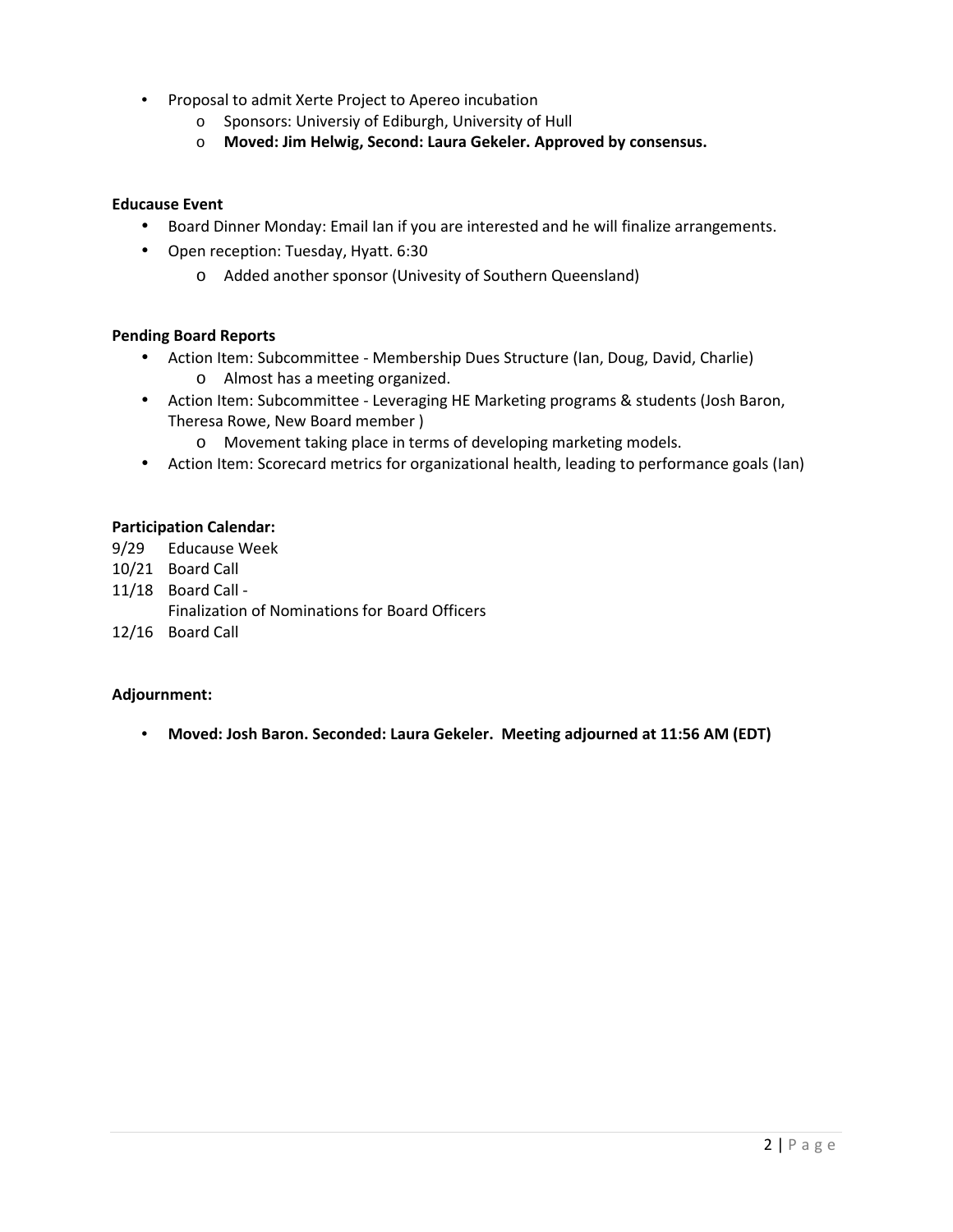# **Pending Action Items**

[Note: Recently completed Action Items are in **Brown** and will be removed I the next iteration of the Board Minutes]

- 1. **Executive Director Performance Goals** (21 January 2014)
	- Ian will draw up a draft set of performance goals; these shall be a topic of conversation for a future meeting. Theresa will approve the final set of goals.
	- Draft job description is now in review; performance goals will be drafted in light of the final job description. **[22 April 2014]**
	- Job description approved **[1 June 2014]**
- 2. **Additional Position Discussion** (21 January 2014)
	- Adding an additional staff member is primarily a budget issue. Chicken-egg issue: budget for staff not really available; but the new position may be important for generating additional revenue.
	- Board will discuss this as part of the financial discussion next month. *Note: Discussed but not yet resolved.*

# **3. Discuss presence of commercial affiliates on Board** (18 March 2014)

- There is broad agreement across the Board that the vendor viewpoint is a valuable perspective
- How to deal with vendors and board representation should be defined and rules added to the by-laws.
- Addressed (?) in August by adding a second vendor representative to the Board.
	- i. *Should this (two commercial affiliate members) become standard practice; or does this issue require more consideration, discussion, edits to by-laws, etc.?*

# **4. Membership/Dues Structure Subcommittee**

- a. Membership/dues structure (Ian, Doug, David, Charlie)
	- i. donations structure including charitable contribution
	- ii. Marketing! (see Communications below)
	- iii. Target: 90 days (Sept.)

# **5. HE Marketing Subcommittee**

- a. Leveraging HE Marketing programs & students (Josh Baron, Theresa Rowe, New Board Member)
	- i. Internships? Becoming part of the fabric of learning for HE institutions

# **6. Ian will approach current users about implications of their use of "Sakai"**

# **7. Register important service and trademarks ASAP (Ian, John Lewis)**

- a. Add "Register trade and service marks" step to incubation process; beef up material discussing this;
- b. Develop policy and Licensing rules.